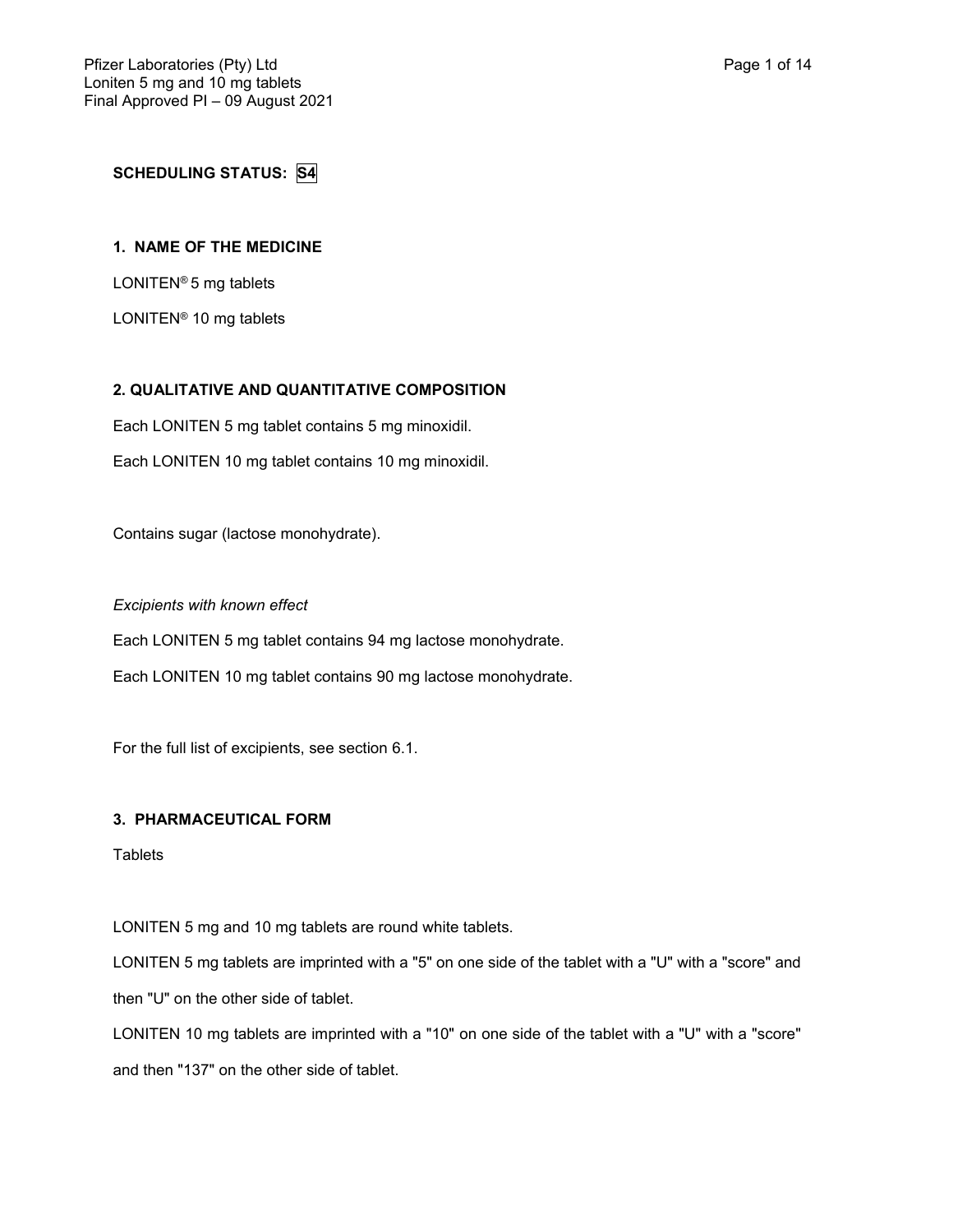## **4. CLINICAL PARTICULARS**

#### **4.1 Therapeutic indications**

LONITEN is indicated as adjunctive therapy in adults with severe refractory hypertension which has failed to respond to extensive multiple therapy. LONITEN should be used concurrently with a sympathetic nervous system suppressant and a diuretic to initiate therapy.

#### **4.2 Posology and method of administration**

#### **Posology**

The usual adult dosage range of LONITEN is 5 to 40 mg/day. The maximum recommended dosage is 100 mg/day.

LONITEN therapy can be initiated with a single or divided daily dosage. If the desired reduction in diastolic pressure is greater than 30 mmHg, divided dosage will minimise diurnal fluctuations. Dosage adjustments should be made at intervals of 3 days or longer.

A more rapid reduction of pressure can be achieved using continuous blood pressure monitoring and incremental doses of 5 mg every 6 hours. Dosage requirements may be lower in patients undergoing chronic dialysis. Prior to introducing LONITEN, it is recommended that the antihypertensive therapy be adjusted to a regimen consisting of a diuretic and beta-adrenergic blocking medicine. When other sympathetic nervous system suppressants are used, the initial dosage of LONITEN should be reduced.

#### *Patients over 12 years of age*

Initial dosage: 5 mg as a single or divided daily dosage.

Incremental increases:5 - 10 mg/day, at 3-day intervals, until 50 mg/day is reached; then in increments of 25 mg/day up to a maximum of 100 mg/day.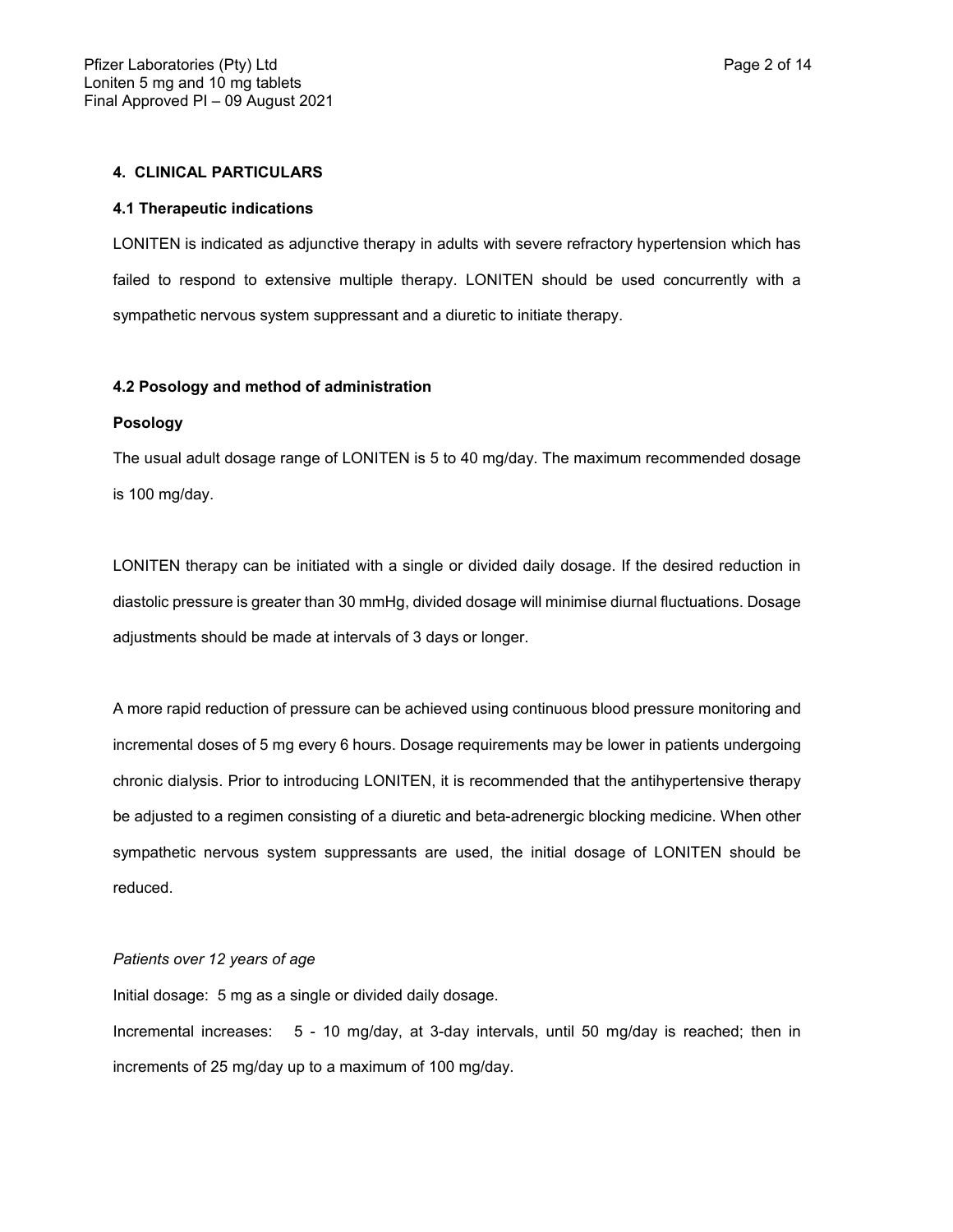## *Concomitant therapy*

#### *Diuretics*

LONITEN must be given with sufficient diuretic therapy to maintain salt and water balance in all patients who are on dialysis. When excessive water retention results in a weight gain exceeding 2 kg, the type of diuretic should be changed or an aldosterone antagonist should be added. In children, diuretic dosage should be proportional to body weight.

#### *Sympathetic nervous system suppressants*

Initially, most patients will require a sympathetic nervous system suppressant to limit a LONITENinduced rise in heart rate.

The preferred medicine is a beta-blocker equivalent to an adult propranolol dosage of 80 - 160 mg/day. Higher doses may be required when pre-treated patients have an increase in heart rate exceeding 20 beats/minute or when simultaneous introduction causes an increase exceeding 10 beats/minute. When beta-blockers are contraindicated, methyldopa or clonidine may be used instead and should be started 24 hours prior to LONITEN.

## **Special populations**

#### *Renal failure or dialysis patients*

Those patients with renal failure or on haemodialysis may require smaller doses of LONITEN.

#### *Hepatic impairment*

For patients with hepatic impairment, dosage adjustment should be considered, starting therapy at a reduced dose once daily and titrating up to the lowest effective dose to obtain desired therapeutic effect (see section 5.2).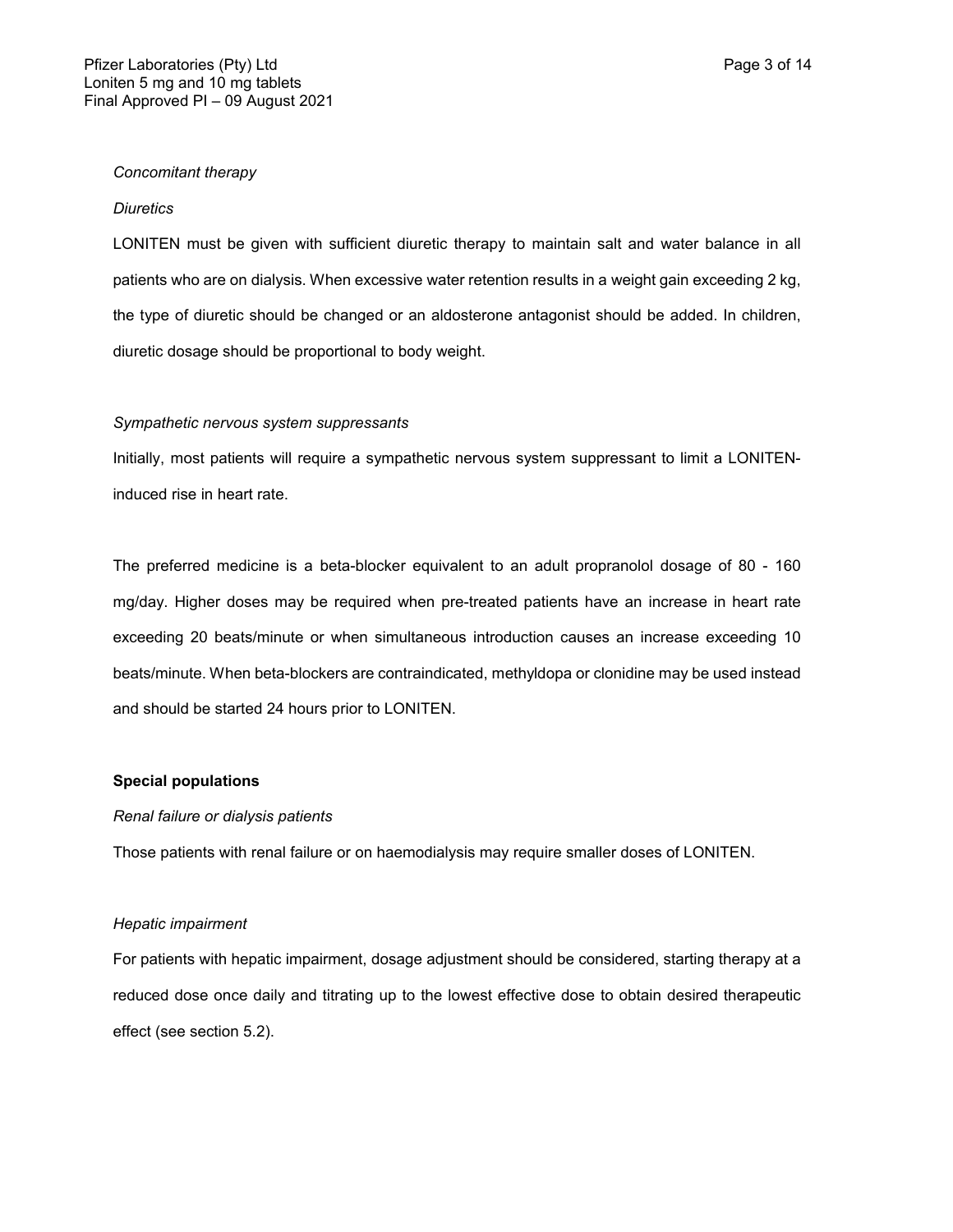## **Method of administration**

For oral use.

## **4.3 Contraindications**

LONITEN is contraindicated in:

- Patients with a known hypersensitivity to minoxidil or any of the excipients of LONITEN (listed in section 6.1)
- Pulmonary hypertension associated with mitral stenosis
- Phaeochromocytoma because it may stimulate secretion of catecholamines from the tumour through its antihypertensive action
- Pregnancy and lactation (see section 4.6)
- Severe liver impairment

## **4.4 Special warnings and precautions for use**

## *Pericarditis, pericardial effusion and tamponade*

Pericarditis, pericardial effusion and tamponade, have been observed. LONITEN-treated patients should be periodically monitored for signs of symptoms of these events and, if found, appropriate therapy should be instituted. If the effusion persists, LONITEN should be withdrawn and other means of controlling the hypertension should be used.

## *Myocardial infarction*

Patients who have had a myocardial infarction should only be treated with LONITEN after a stable post-infarction state has been established.

## *Renal failure or dialysis patients*

Those patients with renal failure or on haemodialysis will require smaller doses of LONITEN (see section 4.2).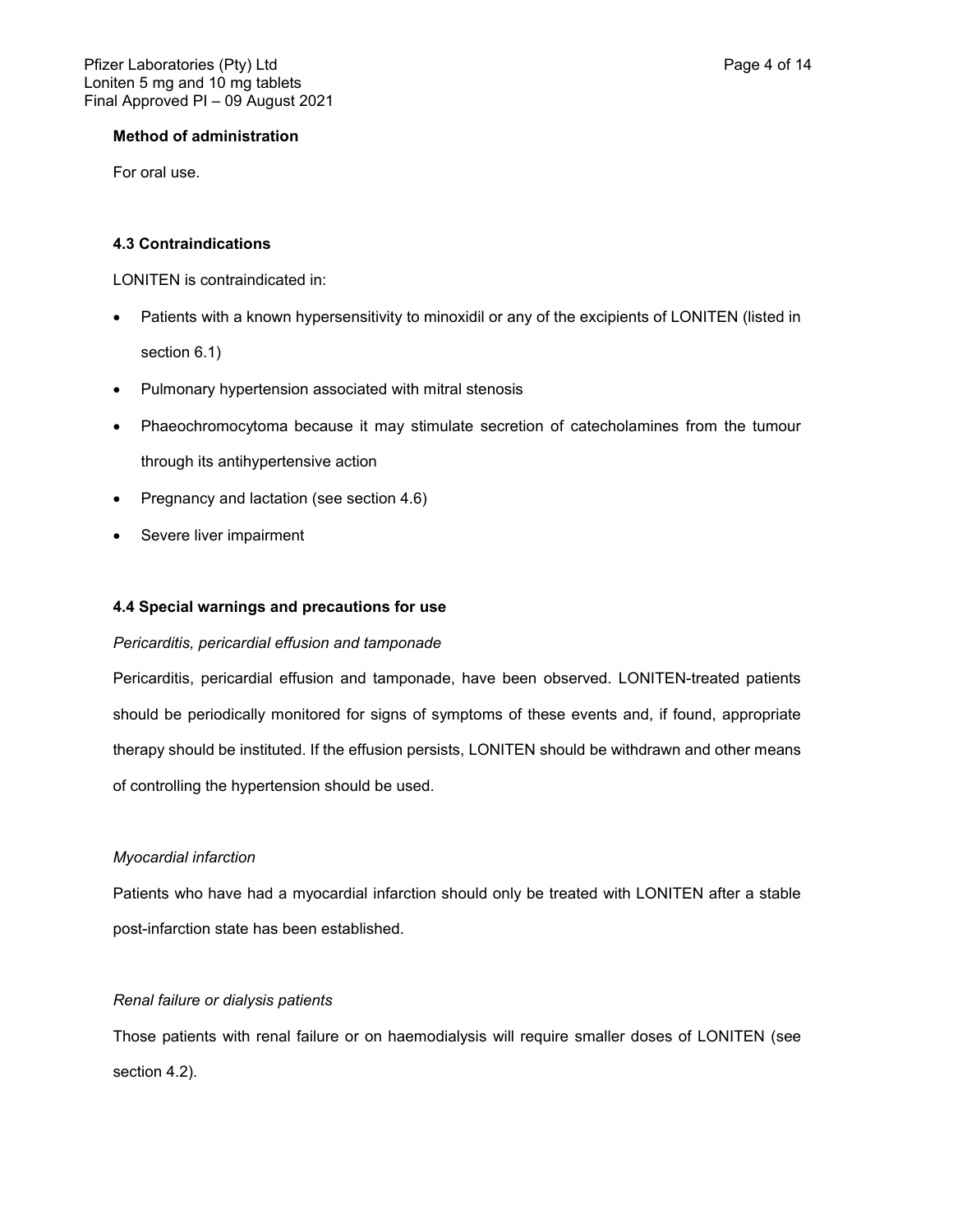Elongation, thickening, and enhanced pigmentation of fine body hair have been seen in the majority of patients taking LONITEN. No endocrine abnormalities have been found to explain abnormal hair growth. All patients should be fully informed of this possible effect before commencing LONITEN therapy.

It is usually first noticed in the facial area within 3 to 6 weeks after starting therapy, and may recede slightly during prolonged therapy. Upon discontinuation of LONITEN, new hair growth stops, but it may take one to six months for restoration of pre-treatment appearance.

## *Altered laboratory findings*

#### *ECG changes*

A high percentage of patients exhibit ECG alterations in the direction and magnitude of their T-waves soon after starting LONITEN therapy. Large changes may encroach on the ST segment, but the ST segment is not independently altered and there is no evidence of myocardial ischaemia. These asymptomatic changes usually disappear with continuing LONITEN treatment. The ECG reverts to the pre-treatment state if LONITEN is discontinued.

#### *Salt and water retention*

If used alone, LONITEN can cause a significant retention of salt and water, producing dependent oedema; puffiness of face, eyes or hands; neck vein distention; hepatomegaly and a positive hepatojugular reflux. Chest X-rays may show evidence of pulmonary vascular engorgement.

LONITEN should be used in combination with a diuretic to prevent fluid retention oedema, and possibly congestive heart failure. Haemodilution may occur leading to temporary decrease in haematocrit, haemoglobin, and erythrocyte count (by approximately 7% initially which then recovers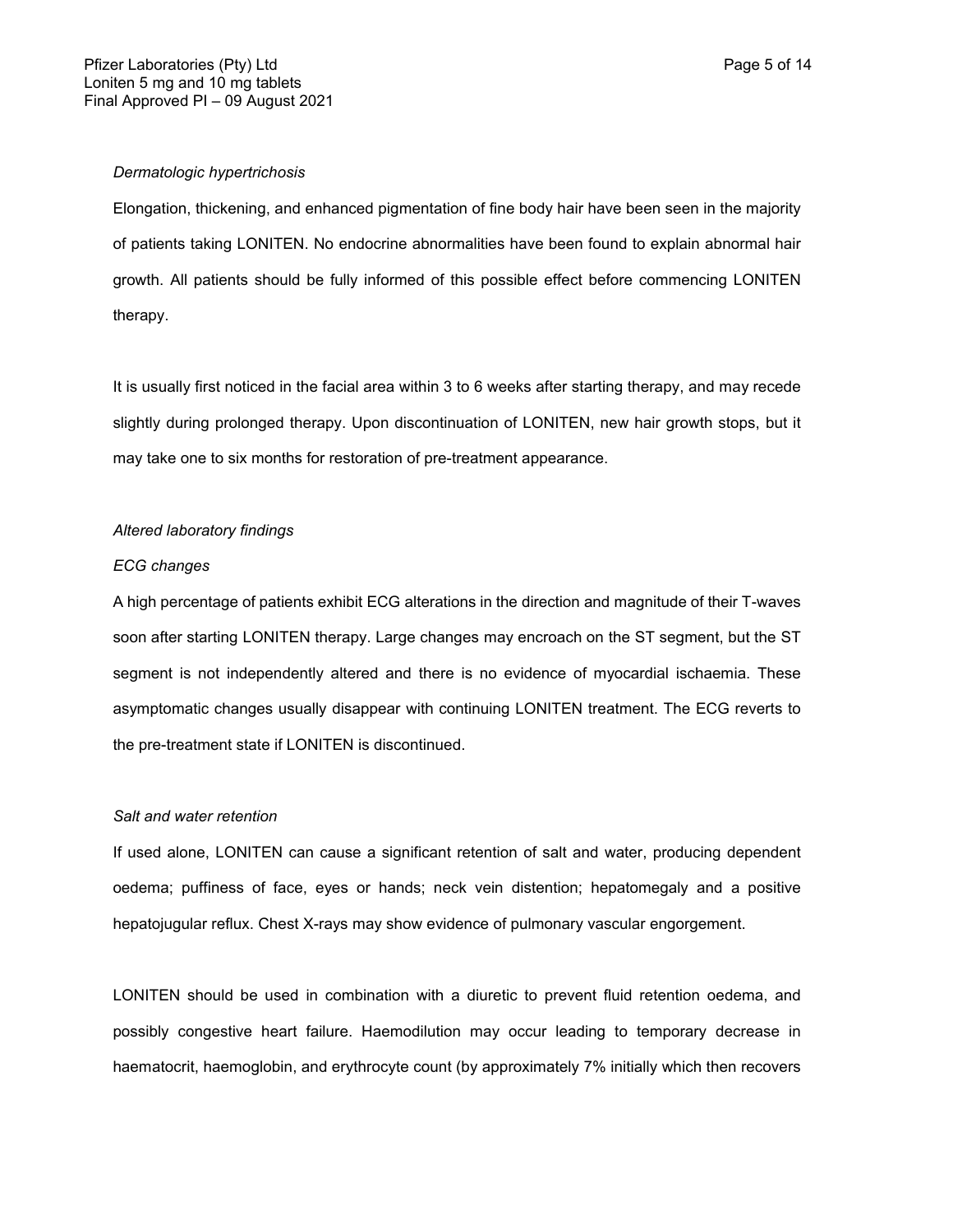to pre-treatment levels). The patient's body mass, fluid and electrolyte balance, should be monitored, and if there is evidence of fluid retention, the more vigorous diuretic treatment alone or in combination with restricted salt intake should be instituted.

Refractoriness to these measures may require temporary discontinuation of LONITEN therapy for 1 or 2 days, during which there may be partial loss of blood pressure control.

Salt and water retention in excess of 2,0 kg of weight gain may diminish the effectiveness of LONITEN, therefore, patients should be carefully instructed about compliance with diuretic usage and limitation of their electrolyte intake.

## *Tachycardia*

Because LONITEN is a vasodilator, reflex tachycardia may occur; angina pectoris may develop in patients with unsuspected coronary artery disease unless protected against LONITEN-induced tachycardia with beta-adrenergic blocking drugs or other suitable sympathetic nervous system suppressants.

Patients with unstable angina pectoris or angina pectoris of recent onset should be protected with these medicines before starting LONITEN therapy.

#### *General*

LONITEN is not recommended for the treatment of patients with labile or mild hypertension.

LONITEN should not be used for extended therapy in hypertension readily ameliorated by surgery, e.g. coarctation of the aorta, primary aldosteronism, or unilateral, large vessel renal artery stenosis.

*Lactose*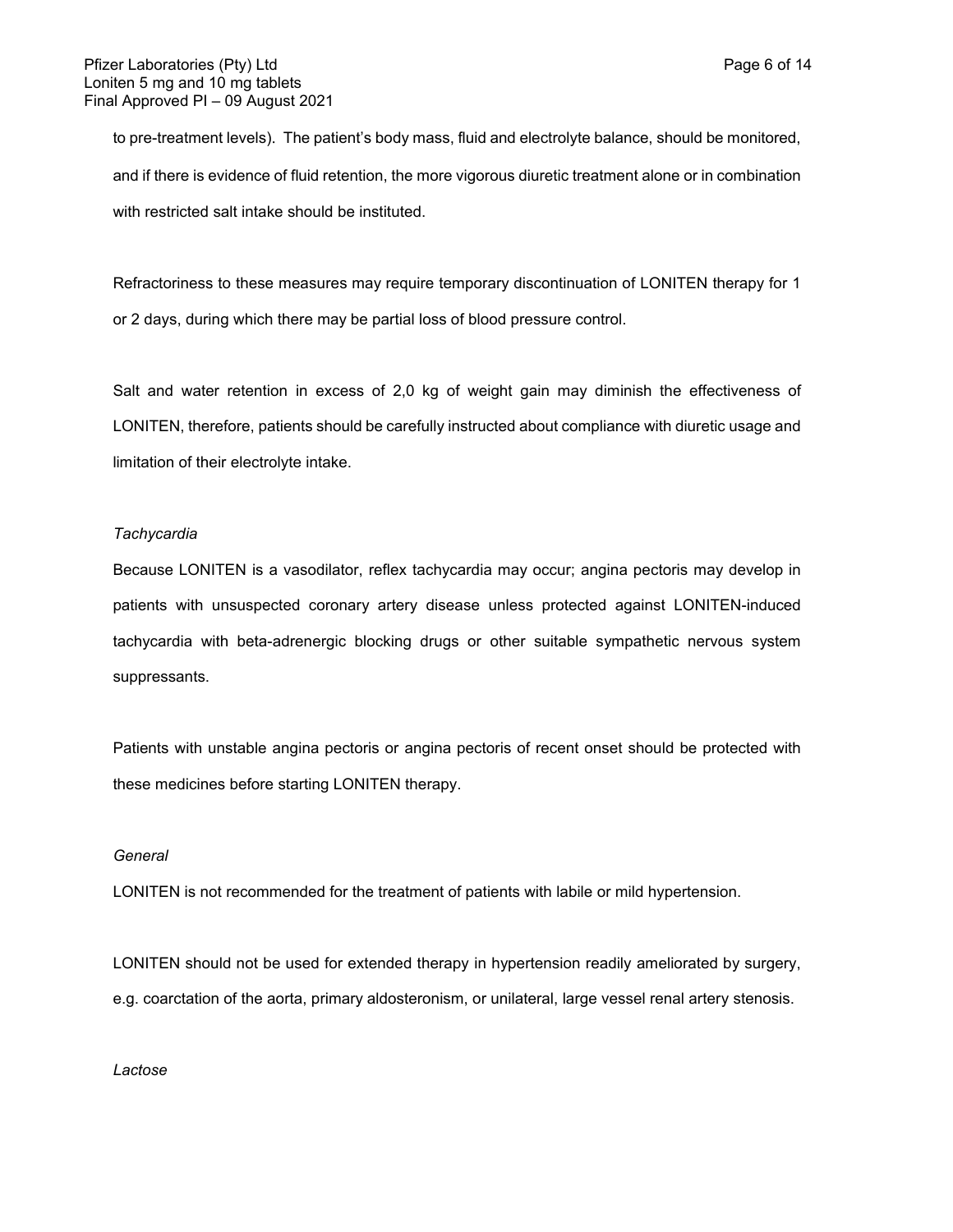LONITEN contains lactose. Patients with rare hereditary problems of galactose intolerance, total lactase deficiency or glucose-galactose malabsorption should not take this medicine.

## **4.5 Interaction with other medicines and other forms of interaction**

The blood pressure lowering effect of LONITEN is additive to concurrent anti-hypertensive medicines. The interaction of LONITEN with medicines that produce orthostatic hypotension may result in excessive blood pressure reduction.

## **4.6 Fertility, pregnancy and lactation**

#### **Pregnancy**

LONITEN is contraindicated during pregnancy and in women of childbearing potential not using contraception. There is limited data from the use of LONITEN in pregnant women. Studies in animals have shown reproductive toxicity (see section 4.3).

## **Breastfeeding**

LONITEN has been reported to be excreted in human milk. A risk to the suckling child cannot be excluded. LONITEN should not be used by women who are breastfeeding their babies.

## **4.7 Effects on ability to drive and use machines**

No studies on the effect of LONITEN on the ability to drive or use machines have been performed. The ability to drive or operate machinery may be influenced by the individual response to treatment, particularly at the start of therapy.

## **4.8 Undesirable effects**

*Tabulated summary of adverse reactions*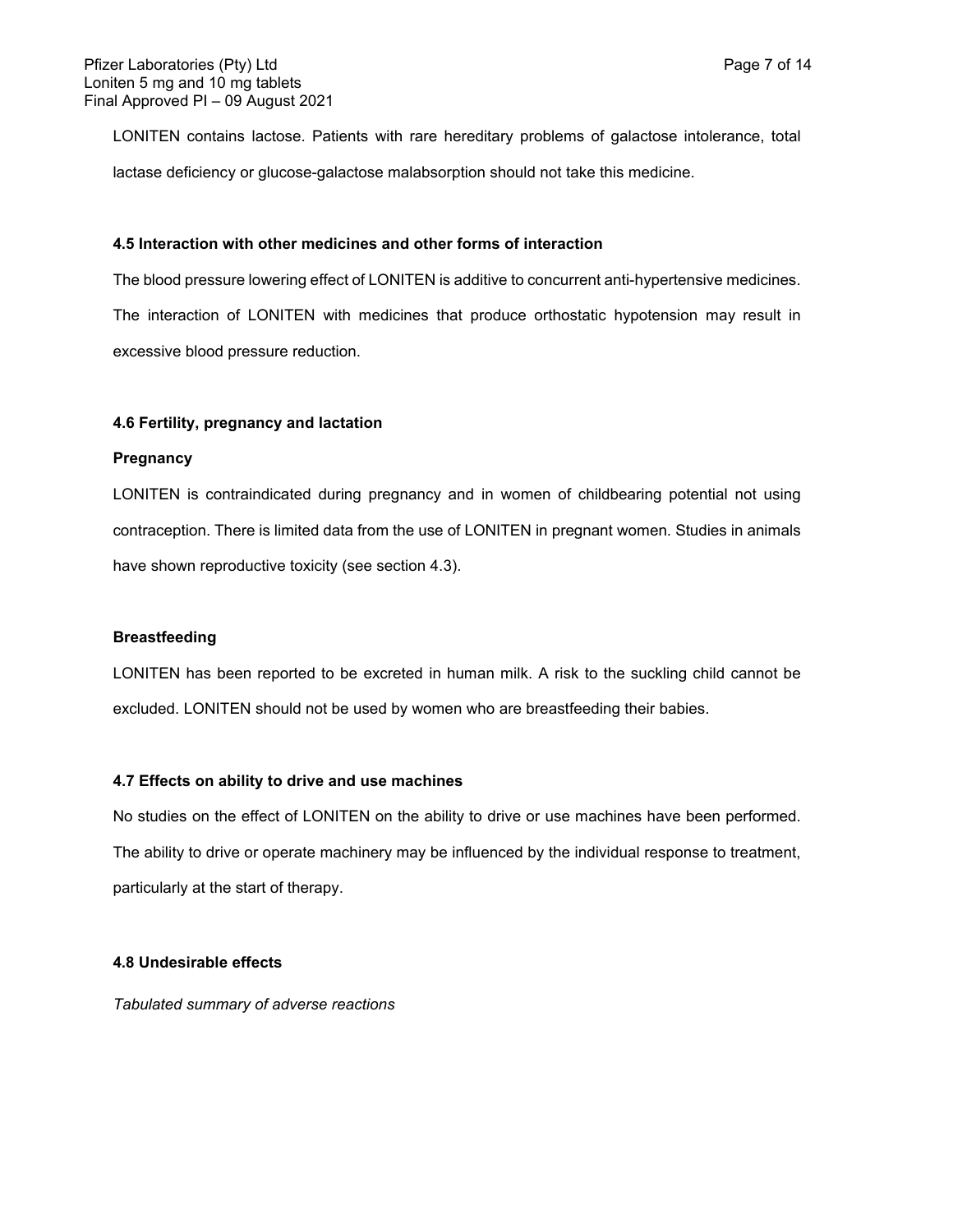The table below contains side effects categorised as follows utilising the incidence rates: Very common (≥ 1/10); common (≥ 1/100 to < 1/10); uncommon (≥ 1/1 000 to < 1/100); rare (≥ 1/10 000 to < 1/1 000);

very rare < 1/10 000).

| <b>MedDRA</b>                     | <b>Frequency</b> | <b>Undesirable effect</b>                   |
|-----------------------------------|------------------|---------------------------------------------|
| System organ class                |                  |                                             |
| <b>Blood and lymphatic system</b> | Rare             | Leukopenia, thrombocytopenia                |
| disorders                         |                  |                                             |
| Metabolism and nutrition          | Common           | Fluid retention, oedema, puffiness of face, |
| disorders                         |                  | eyes or hands                               |
| Cardiac disorders                 | Very common      | Tachycardia, pericarditis                   |
|                                   | Common           | Pericardial effusion, cardiac tamponade     |
| Respiratory, thoracic and         | Uncommon         | Pleural effusion                            |
| mediastinal disorders             |                  |                                             |
| Gastrointestinal disorders        | Common           | Gastrointestinal disorder                   |
| Skin and subcutaneous tissue      | Very common      | Hypertrichosis, hair colour changes         |
| disorders                         | Rare             | Stevens-Johnson syndrome, dermatitis        |
|                                   |                  | bullous, rash                               |
| Investigations                    | Very common      | Electrocardiogram                           |

Salt and water retention: See section 4.4.

Tachycardia: See section 4.4.

Pericarditis, pericardial effusion and tamponade: See section 4.4.

# *Post-marketing adverse events*

| <b>MedDRA System organ class</b> | Undesirable effects |
|----------------------------------|---------------------|
|                                  |                     |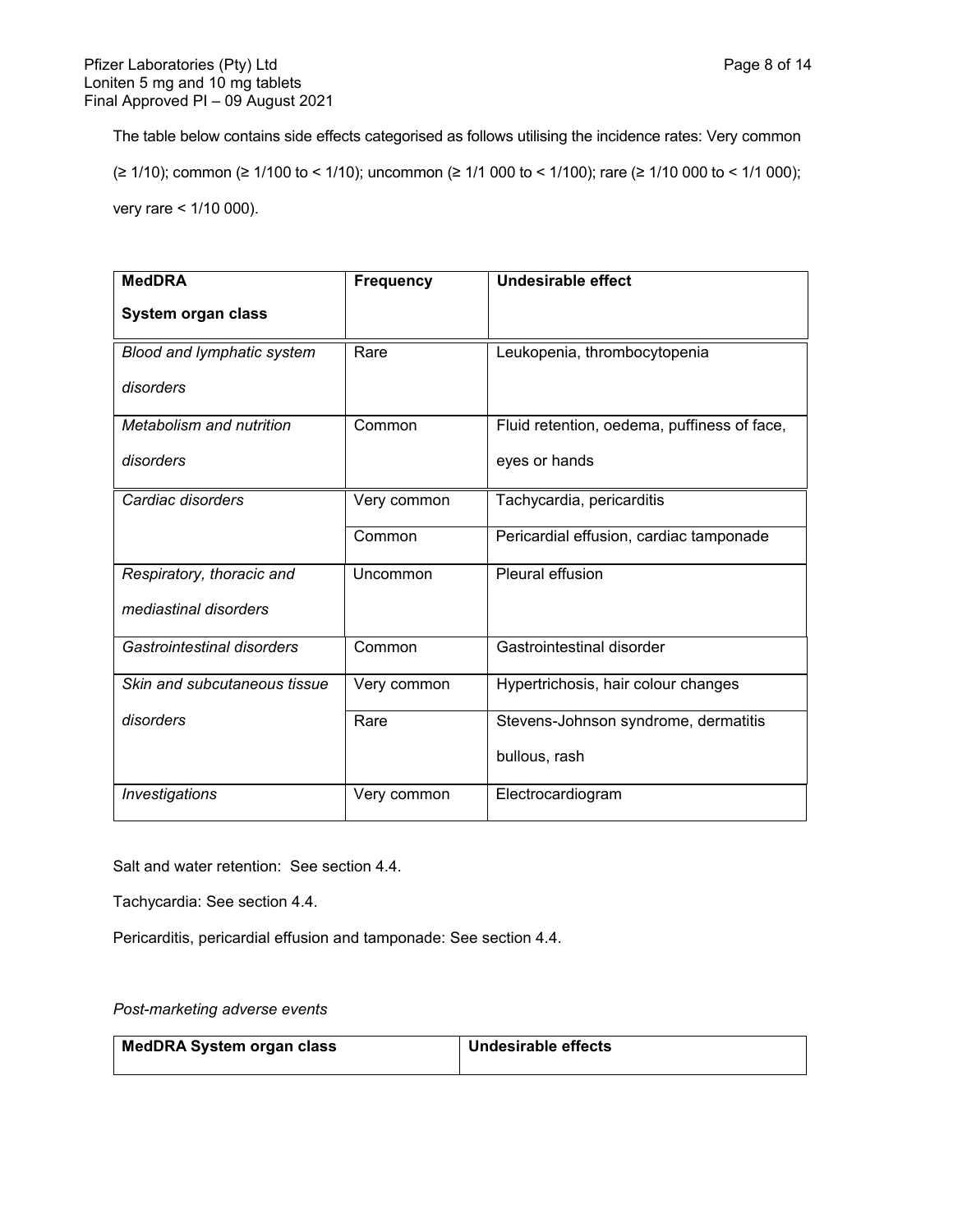| Blood and lymphatic system disorders     | Decline in haemoglobin, decline in haematocrit, |
|------------------------------------------|-------------------------------------------------|
|                                          | blood urea increase, hypotension                |
| Cardiac disorders                        | Angina pectoris                                 |
| Vascular disorders                       | Neck vein distension, positive hepatojugular    |
|                                          | reflux, pulmonary vascular engorgement          |
| Hepato-biliary disorders                 | Hepatomegaly                                    |
| Skin and subcutaneous tissue disorders   | Toxic epidermal necrolysis                      |
| Reproductive system and breast disorders | Breast tenderness, gynaecomastia,               |
|                                          | polymenorrhoea                                  |
| Investigations                           | Temporary rise in creatinine                    |

# *Reporting of suspected adverse reactions*

Reporting suspected adverse reactions after authorisation of the medicine is important. It allows continued monitoring of the benefit/risk balance of the medicine. Health care providers are asked to report any suspected adverse reactions to SAHPRA via the "**6.04 Adverse Drug Reactions Reporting Form**", found online under SAHPRA's publications:

<https://www.sahpra.org.za/Publications/Index/8>

## **4.9 Overdose**

Hypotension may occur. Recommended treatment is intravenous administration of normal saline. Sympathomimetic medicines, such as noradrenaline or adrenaline, should be avoided because of their excessive cardiac-stimulating action. Phenylephrine, angiotensin II, and vasopressin which reverse the effects of LONITEN should only be used if inadequate perfusion of a vital organ is evident.

# **5. PHARMACEUTICAL PROPERTIES**

## **5.1 Pharmacodynamic properties**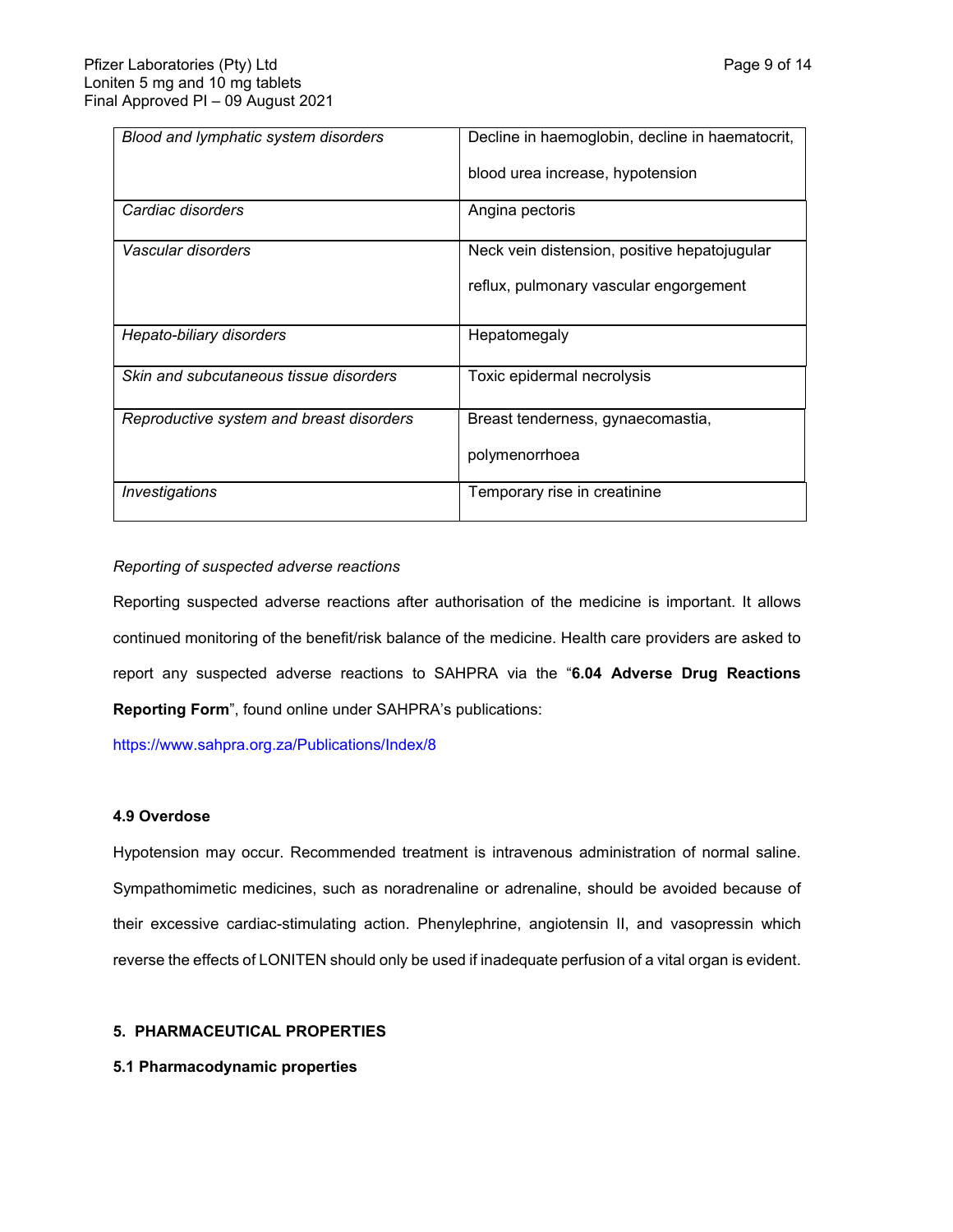Category and class: A 7.1 Vasodilators, hypertensive medicines

#### *Mechanism of action*

Minoxidil lowers the elevated systolic and diastolic blood pressure by decreasing peripheral vascular resistance via vasodilation. The smooth musculature of the resistance vessels is the site of action for the relaxant effect of minoxidil. The active metabolite of minoxidil activates the ATP-modulated potassium (K<sup>+</sup> ATP) channel causing K<sup>+</sup> efflux, hyperpolarisation, and smooth muscle relaxation.

## *Secondary effects*

Sympathetic reflexes mediated by baroreceptors secondarily increase heart rate and myocardial contractility, thereby increasing cardiac output. In addition, the plasma renin activity is increased via sympathetic nervous system stimulation, which results in an increased angiotensin II concentration with subsequent increased aldosterone secretion. In this way, the renal sodium excretion is reduced and extracellular volume increased. The pulmonary artery pressure may increase after the administration of minoxidil alone, but it decreases with the recommended concomitant therapy (betablocker plus diuretic).

#### **5.2 Pharmacokinetic properties**

#### *Absorption*

After oral administration in humans, at least 90 % of minoxidil is absorbed in the gastrointestinal tract. Minoxidil is detected within 30 minutes in the plasma. Maximum plasma levels are reached 60 minutes after administration.

#### *Distribution*

Minoxidil is not bound to plasma proteins.

Minoxidil does not cross the blood-brain barrier.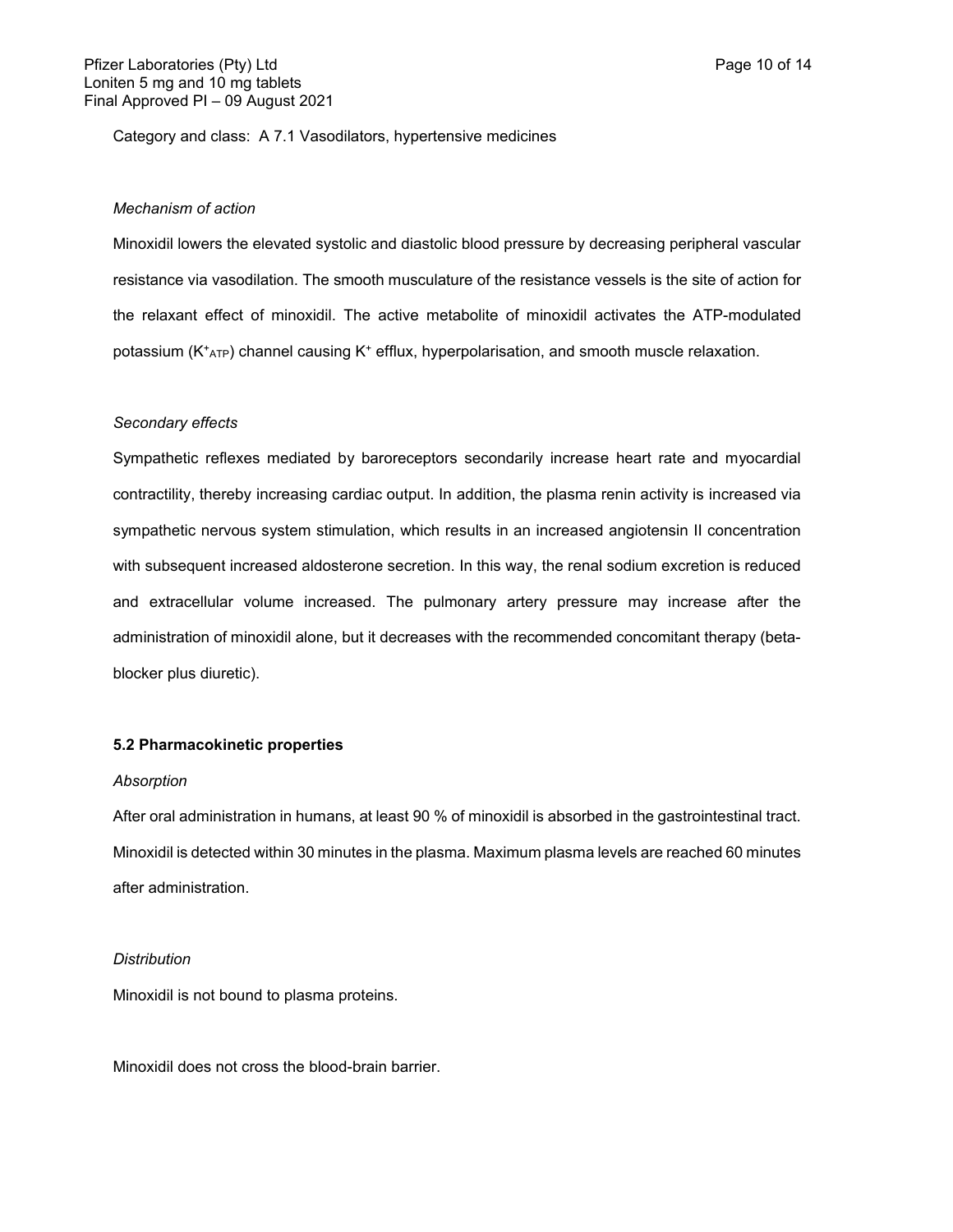## *Biotransformation*

At least 90 % of the administered minoxidil is metabolised in the liver. The primary metabolite in humans is the minoxidil O-glucuronide. Some polar metabolites are also produced. The known metabolites have a weaker antihypertensive effect than the active ingredient itself.

## *Elimination*

In humans, minoxidil plasma concentrations decrease with an average half-life of approximately 4 hours. However, the duration of action is over several days.

This disparity between blood level and pharmacological effect, and the large volume of distribution induces extensive tissue localisation of the medicine.

However, on chronic treatment, accumulation does not occur and the pharmacological effect is slowly reversible. With an effective oral dose, blood pressure usually starts to decline within one-half hour, reaches a minimum between 2 and 3 hours, and recovers at a rate of approximately 30 % per day.

During daily administration, there is a cumulative effect which reaches a steady state after 3 to 7 days. The magnitude of the blood pressure response is related to the extent of the original diastolic elevation above 85 mmHg, and is proportional to the logarithmic function of dose administered. When the desired diastolic reduction is greater than 30 mmHg, twice a day dosing is advised to keep the diurnal variation within 10 mmHg.

Metabolites are excreted principally in the urine.

Minoxidil and its metabolites are dialysable. Haemodialysis does not, however, rapidly reverse the pharmacological effect of minoxidil.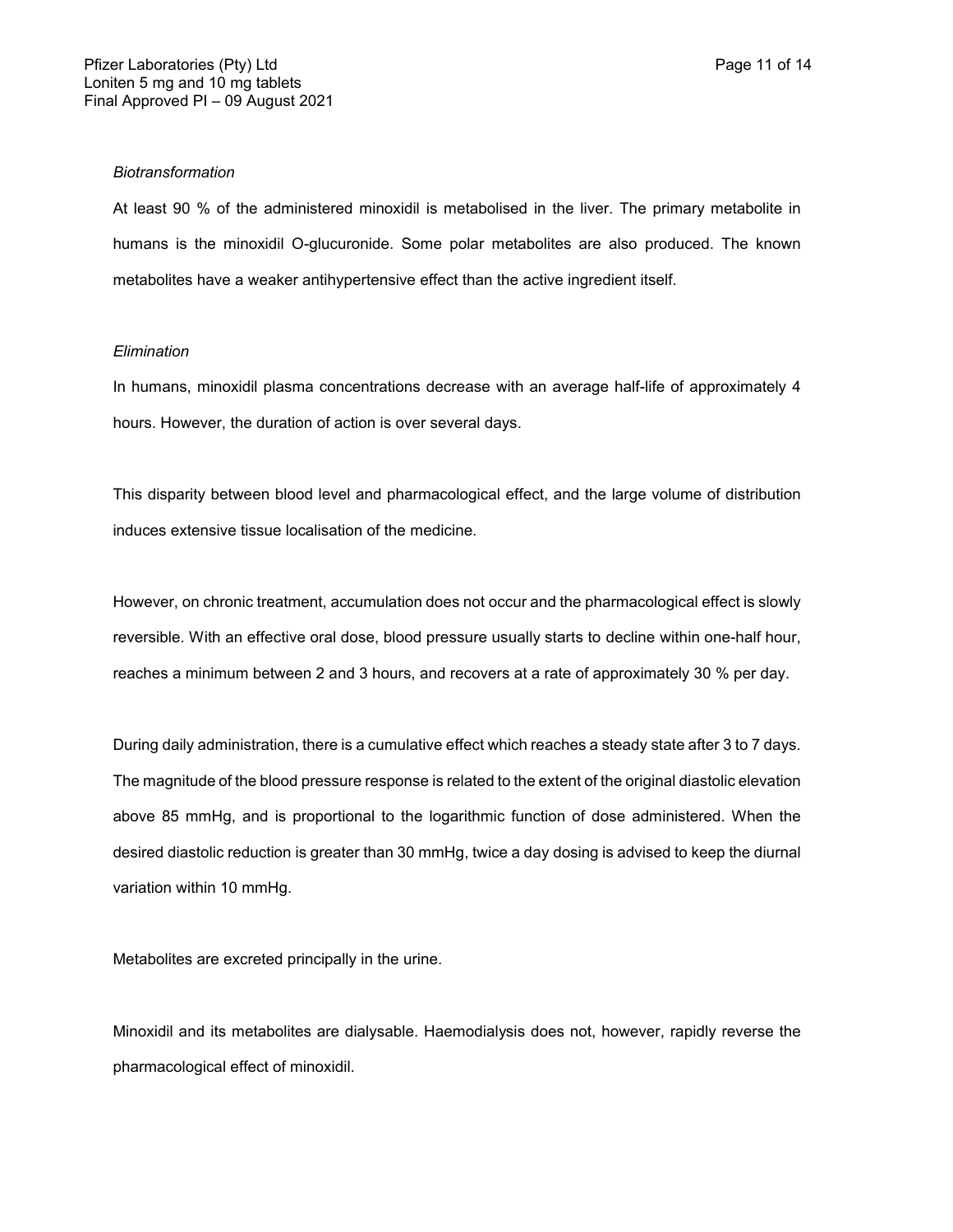The renal clearance of minoxidil corresponds to the glomerular filtration rate.

No substantial changes in the glomerular filtration rate and the renal plasma flow could be detected under minoxidil.

# **Special populations**

## *Hepatic impairment*

The pharmacokinetics of minoxidil has not been studied in patients with moderate to severe hepatic impairment.

In a pharmacokinetic study in patients with mild cirrhosis, eight patients with biopsy-proven mild cirrhosis and eight healthy subjects received minoxidil 5 mg. The elimination rate constant of minoxidil was significantly reduced by approximately 21% in patients with cirrhosis. Although not statistically significant, AUC increased approximately 50% in patients with cirrhosis relative to healthy controls. For patients with hepatic impairment dosage adjustment should be considered, starting therapy at a reduced dose and titrating up to the lowest effective dose to obtain desired therapeutic effect.

## **6. PHARMACEUTICAL PARTICULARS**

- **6.1 List of excipients**
- Lactose monohydrate Microcrystalline cellulose Corn starch Colloidal silicone dioxide Magnesium stearate

## **6.2 Incompatibilities**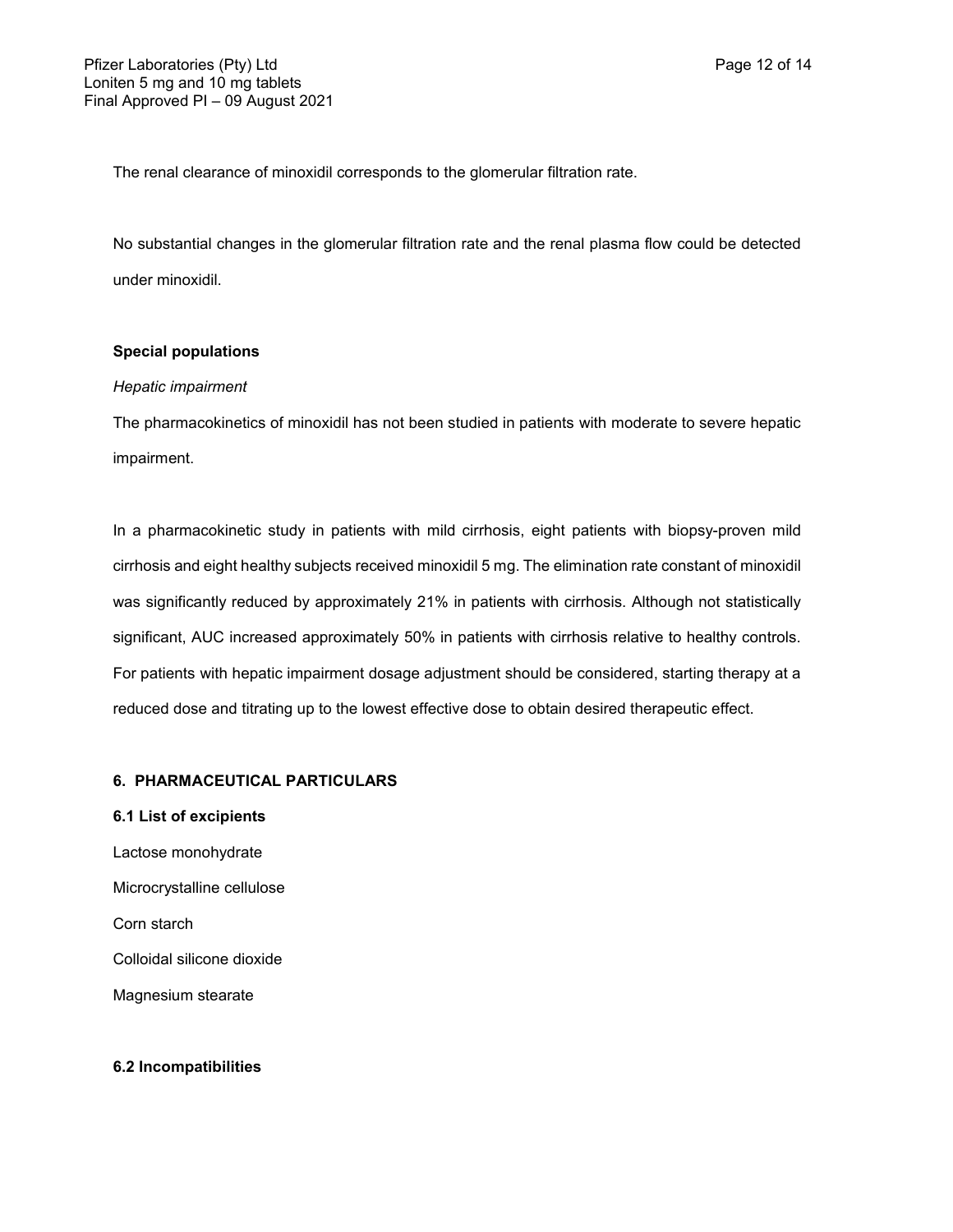Not applicable.

# **6.3 Shelf life**

60 months.

# **6.4 Special precautions for storage**

Store at or below 25 °C.

Protect from light.

# **6.5 Nature and contents of the container**

Bottles of 100 tablets containing 5 mg or 10 mg.

Not all pack sizes may be marketed.

# **6.6 Special precautions for disposal and other handling**

No special requirements.

# **7. HOLDER OF CERTIFICATE OF REGISTRATION**

Pfizer Laboratories (Pty) Ltd 85 Bute Lane Sandton 2196 South Africa Tel: +27(0)11 320 6000 / 0860 734 937 (Toll-free South Africa)

# **8. REGISTRATION NUMBERS**

LONITEN 5 mg: N/7.1/165

LONITEN 10 mg: N/7.1/166